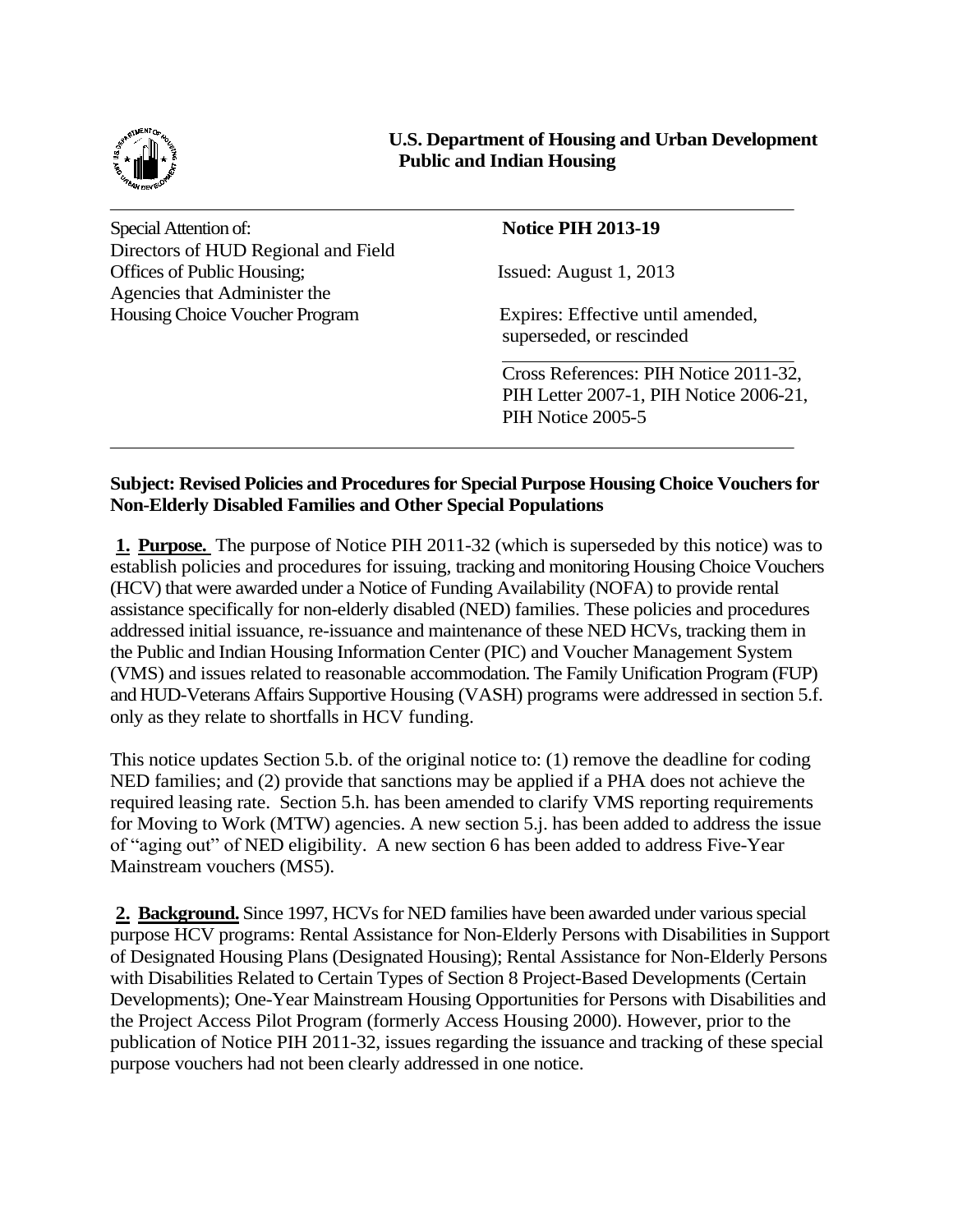The Consolidated Appropriations Act, 2004 provided that incremental vouchers previously made available under this heading (Housing Certificate Fund) for NED families shall, to the extent practicable, continue to be provided to NED families upon turnover. This requirement applies to all NED special purpose vouchers awarded since 1997. In addition, the 2008 Appropriations Act stated that amounts available under this Act or previous appropriations acts for tenant-based rental assistance and used for NED families shall, to the extent practicable, remain available for its purpose upon turnover. The 2009 Appropriations Act removed the words, "to the extent practicable" and stated that assistance made available under the Act shall continue to remain available for NED families upon turnover. In accordance with section 6 of PIH Notice, 2005-5 (further extended by PIH Letter 2007-1) , to the "extent practicable," meant that PHAs were required to issue turnover vouchers to NED families on their waiting lists, and conduct outreach efforts specifically to NED families to obtain eligible applicants if there were none on the waiting list.

In addition, Section 2(a)(4)(C) of the *Frank Melville Supportive Housing Investment Act of 2010*, states that all MS5, as well as HCVs for NED families received pursuant to appropriation Acts for fiscal years 1997 through 2002, or any other subsequent appropriations, to the maximum extent possible, continue to be provided upon turnover to qualified persons with disabilities or to qualified non-elderly disabled families, respectively.

**3. Applicability.** The policies and procedures listed below are applicable to all public housing agencies (PHA) that were awarded or administer through portability any type of NED HCV as described in paragraph 2 of this notice.

**4. Effective Date.** This notice is effective upon publication.

## **5. Policies and Procedures.**

**a.Maintenance of Baseline Number of NED HCVs.** Based on the number of NED families throughout the country, the ability of any PHA to open its waiting list to NED families without any other limitations, and the variety of outreach media, it is extremely unlikely a PHA could legitimately claim that it is not "practicable" to reach eligible NED families to apply to its waiting list. Therefore, for the purpose of determining the baseline number of NED HCVs, HUD determined that PHAs would be responsible for assisting the number of NED HCVs awarded since 1997. PHAs were notified of the number of NED vouchers they were awarded between 1997-present and were given an opportunity to dispute the number. Final NED baselines have been established for all PHAs with NED vouchers and the number of NED vouchers that each PHA is responsible for leasing to non-elderly disabled family may be accessed at the following website: [http://portal.hud.gov/hudportal/HUD?src=/program\\_offices/public\\_indian\\_housing/pr](http://portal.hud.gov/hudportal/HUD?src=/program_offices/public_indian_housing/programs/hcv/ned) [ograms/hcv/ned](http://portal.hud.gov/hudportal/HUD?src=/program_offices/public_indian_housing/programs/hcv/ned) under "*Reestablishing NED Vouchers."* Please note that all NED vouchers should be affirmatively marketed to a diverse population of NED-eligible families to attract protected classes least likely to apply. If at any time following the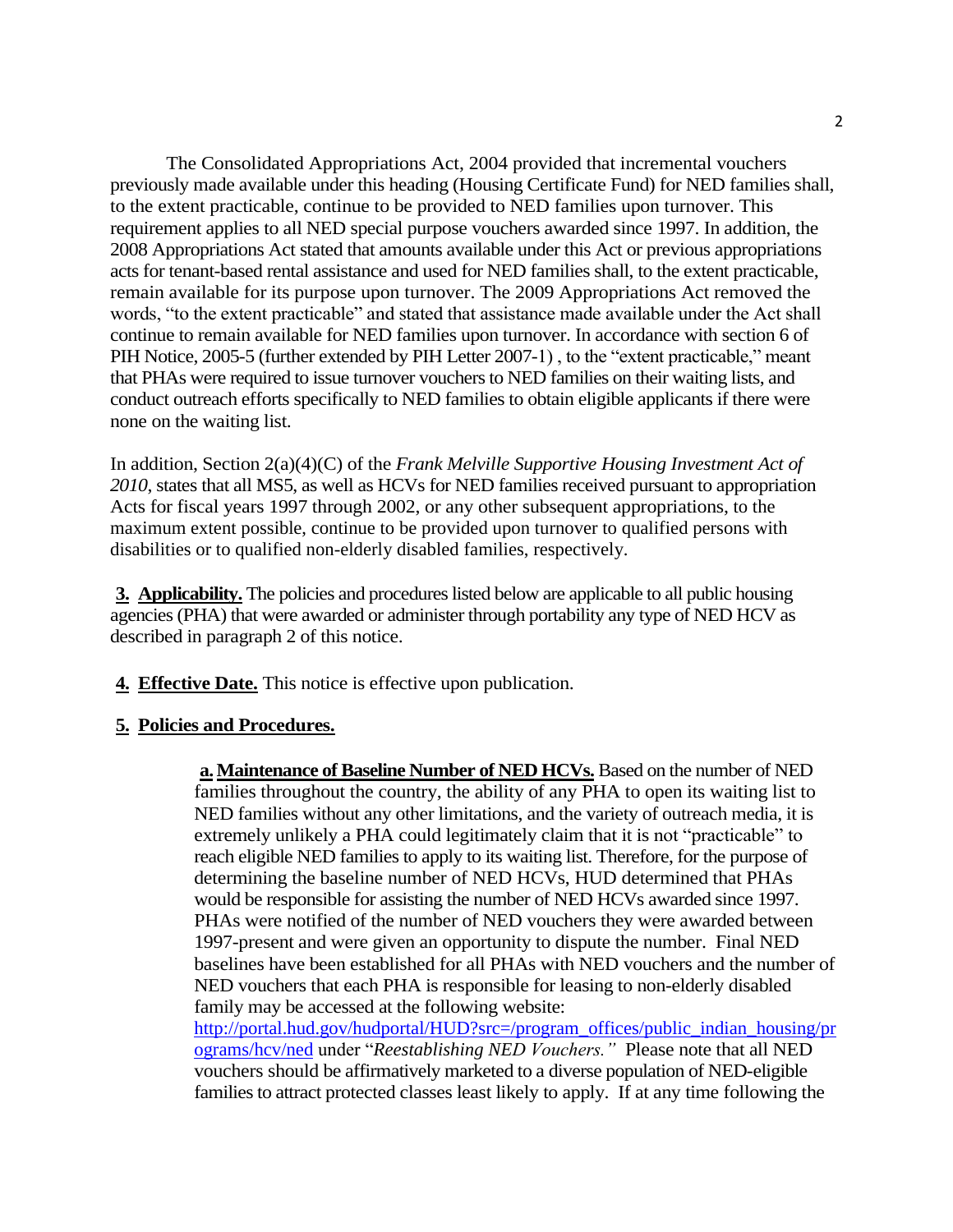turnover of a NED HCV, a PHA believes it is not practicable to assist NED families, the PHA must contact Phyllis Smelkinson at [Phyllis.Smelkinson@hud.gov](mailto:Phyllis.Smelkinson@hud.gov) or Chris Bailey at [Christopher.R.Bailey@hud.gov.](mailto:Christopher.R.Bailey@hud.gov)

**b.Reestablishing and Maintaining NED HCVs.** To expedite the process of identifying NED HCVs to ensure that the minimum number (or baseline) of targeted families are assisted, HUD determined that PHAs may code the vouchers of current participants that meet the definition of a NED family in PIC. PHAs were given until June 14, 2012, to reestablish their baseline number of NED vouchers. The Department is continuing to work closely with PHAs that have not met this requirement. The family must meet the definition of a non-elderly disabled family as of the day it is coded NED pursuant to this notice (also see section 5.j.). However, under no circumstances may a PHA designate a NED HCV awarded to the PHA in 2008 or later to an existing family if that voucher was never initially leased by a NED family from the waiting list. See sections 5.g. and 5.h. of this notice on tracking these NED HCVs.

PHAs are expected to maintain a NED voucher leasing rate of 95 to100 percent. The Department will monitor PHAs' leasing rates through the PIC system to ensure that PHAs have reestablished their NED baseline in accordance with the requirements of this notice and/or leased the additional required units. This monitoring will also ensure that, upon turnover, NED vouchers are being reissued to other NED families. Sanctions, such as the withholding of administrative fees, may be imposed for PHAs that fail to meet and maintain the NED voucher leasing rate noted above. MTW agencies are not exempt from these requirements.

If a PHA does not have the funding available to reissue a NED voucher upon turnover, please see Section 5.f. for actions the PHA must take in these circumstances.

**c. Leasing of New Increments**. All new increments of HCV NED vouchers must be initially leased by the target population stated in the NOFA. For instance, HCVs awarded for Designated Housing in 2009 must first be issued to the identified public housing families that would have been housed had it not been for the designation unless the families cannot be located or are already receiving rental assistance. In such cases, any remaining vouchers would be issued to NED families on the PHA's HCV waiting list. The same provisions apply to Certain Developments.

Category 2 HCVs awarded in 2011 under *HUD's Fiscal Year 2009 Rental Assistance for Non-Elderly Persons with Disabilities* must be leased by NED persons transitioning from nursing homes and other healthcare institutions into the community. If the initial issuance of a Category 2 voucher does not result in a lease-up, the PHA must re-issue the HCV to another Category 2 family. For each Category 2 family, there must be documentation (e.g., a copy of a referral letter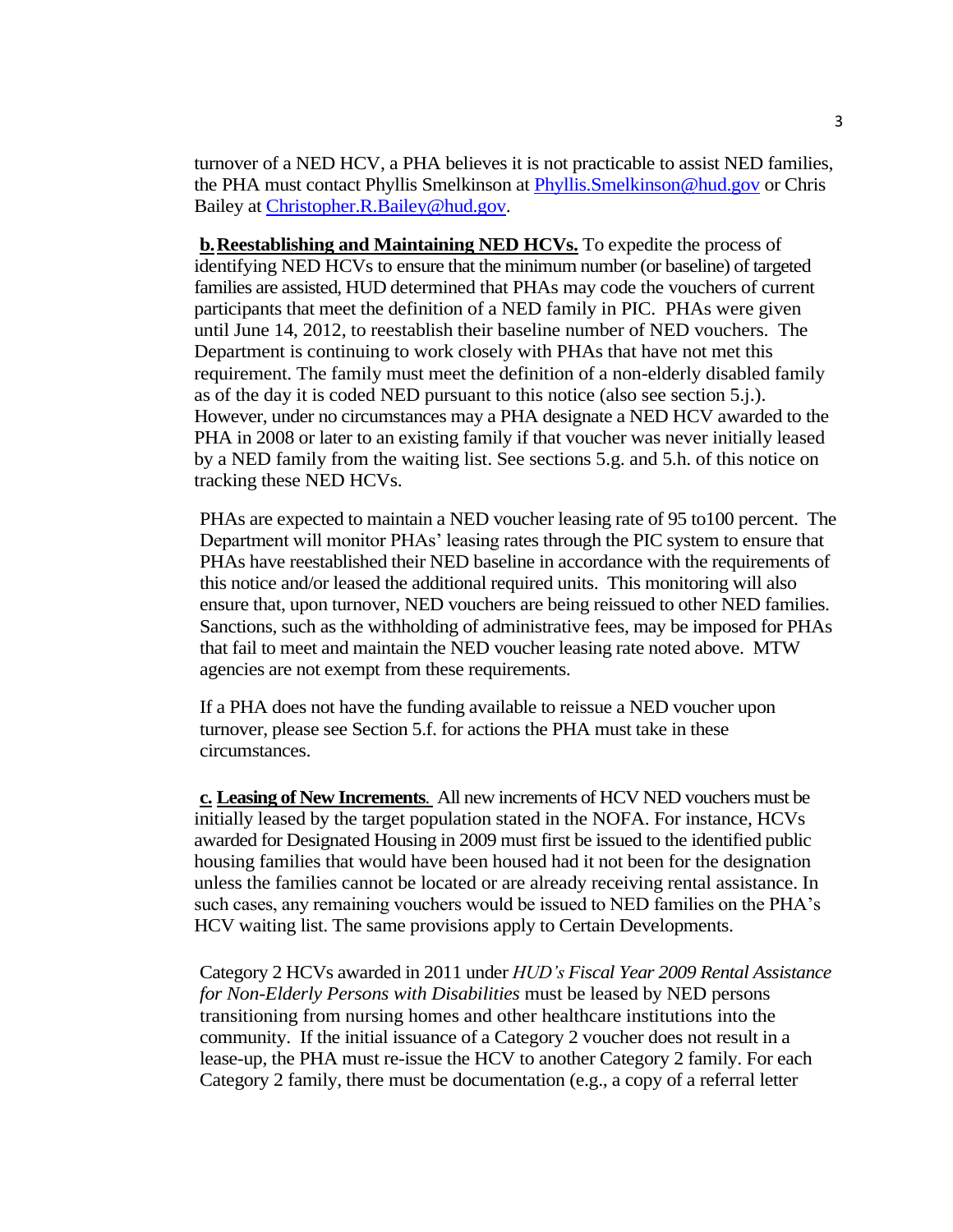from the partnering or referring agency) in the tenant file identifying the institution where the family lived at the time of voucher issuance.

**d.Reissuance of Turnover Vouchers.** All NED turnover HCVs must be reissued to the next NED family on the PHA's waiting list with the following exception: A Category 2 HCV must be issued to another Category 2 family upon turnover if a Category 2 family is on the PHA's waiting list. If there are no Category 2 families on the PHA's waiting list, the PHA must contact its partnering agency as well as conduct outreach through appropriate social service agencies and qualifying institutions to identify potentially eligible individuals. Only after all means of outreach have been taken to reach Category 2 families can the PHA re-issue the HCV to a NED family on the PHA's waiting list. Any subsequent turnover of that voucher must again be used for a Category 2 family on the PHA's waiting list, and the PHA would be under the same obligation to conduct outreach to Category 2 families if no such families are on the PHA's waiting list.

For PHAs that received both Category 1 and Category 2 HCVs, if at any time the PHA is serving fewer Category 2 families than the number of Category 2 HCVs awarded under the NOFA, when a Category 2 family applies to the waiting list and is found eligible, the PHA must issue the next NED voucher to that family. HUD will closely monitor the initial leasing and reissuance of Category 2 HCVs. These vouchers may be recaptured and reassigned if not leased properly and in a timely manner.

**e. Waiting List Maintenance.** Regardless of the number of NED families the PHA is required to serve, the next family on the waiting list must be served in accordance with the PHA's administrative plan policies. Therefore, the PHA cannot skip over a NED family just because it is currently serving the required number of NED families as explained in section 3a. For example, if the PHA has leased 100 percent of its NED vouchers, but is ready to issue five regular vouchers, and the next five families on the PHAs waiting list are non-elderly disabled families, the regular vouchers would be issued to the next five families on the waiting list, which in this case would be five non-elderly disabled families. However, note that this action does not increase the NED baseline for the PHA, which is solely determined by the number of special purpose vouchers targeted specifically for NED families that were allocated to the PHA. In addition, those five families would not be coded NED in PIC.

**f. Funding Shortfalls.** PHAs that experience funding shortfalls in a given calendar year generally stop issuing vouchers and some may recall vouchers from families that are searching for units. If the PHA is not assisting the required number of special purpose vouchers (NED, MS5, HUD-VASH and FUP families), when it resumes issuing vouchers, it must issue vouchers first to these special purpose voucher categories of families on its waiting list until the PHA is assisting its required number of special purpose vouchers. A PHA must establish policies in its administrative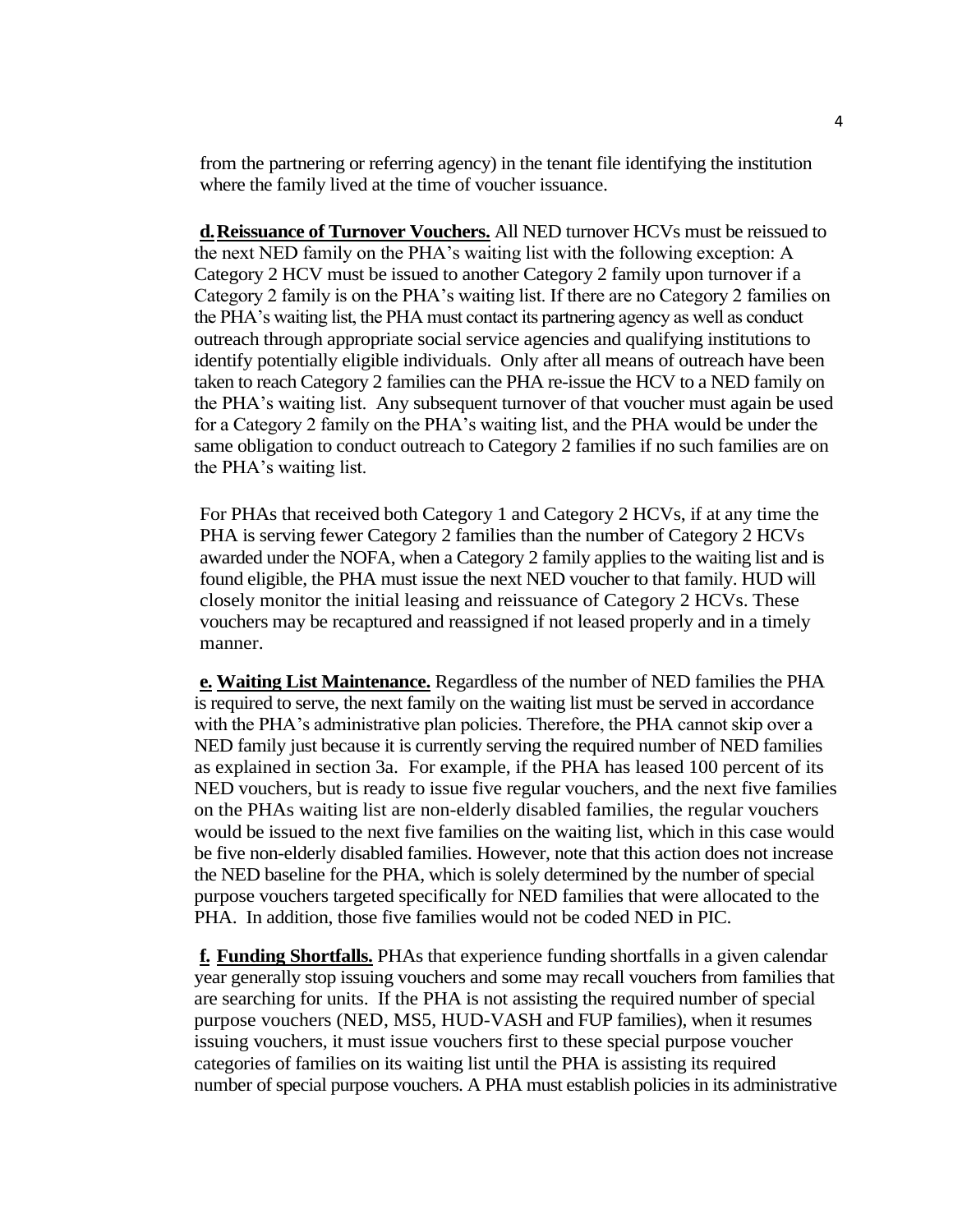plan regarding selection of special purpose voucher families once the PHA resumes issuing vouchers after a funding shortfall. Should the PHA have to terminate families from its HCV program due to a funding shortfall, NED, MS5, HUD-VASH and FUP families that comprise the required number of families served must be last to be terminated. An administrative policy must also address terminating special purpose voucher families should termination be necessary.

**g.PIC Reporting.** All NED families, except as noted below, will be coded on line 2n of the Family Report (form HUD-50058) and on line 2p of the MTW Family Report as NED. Category 2 families (those transitioning from nursing homes and other health care institutions into the community) awarded under the NOFA for *HUD's Fiscal Year 2009 Rental Assistance for Non-Elderly Persons with Disabilities* will be coded as NHT in accordance with the instructions in section VI.C. of the aforementioned NOFA. There will be no further reporting of any other codes for NED families in PIC (MS1, PHDES, MFDES, and PA). In cases of portability, the initial PHA must include NED or NHT, as applicable, on the Family Report sent to the receiving PHA. Receiving PHAs must maintain the NED or NHT code on their Family Reports for the duration of the family's participation in the HCV program if the receiving PHA is billing the initial PHA. Once NED codes are reestablished in accordance with Section 5.b. of this notice, NED families that are being served with regular vouchers (those not awarded specifically under a NOFA for NED families) must **not** be coded as such on the Family Report or MTW Family Report. The PHA should not code more families than the number of vouchers awarded for NEDs that are recorded on the aforementioned website. All MS5 families will continue to be coded as such on the applicable lines of the Family Report.

**h.VMS Reporting.** All PHAs, with the exception of MTW agencies, must report all NED families (which include those previously reported under the One-Year Mainstream (MS1) category as well as Category 2 families described above) under the NED column. Until the VMS form is updated, please ignore the years 2008 and 2009 that appear in the NED column. As provided in Notice PIH 2011-32, the number of vouchers reported in the NED column is not limited to those funded with 2008 and 2009 appropriations.

MTW agencies will continue to report under the NED category only the leasing of those NED vouchers awarded from fiscal years 2008 and 2009 funds. Be advised that some NED vouchers funded from 2009 funds were actually awarded after that year, but they are still awards from 2009 funds and must be reported as NED vouchers. The leasing of all prior NED vouchers by MTW agencies will be reported under the MS1category.

As with PIC reporting, do not report more NED families than the established baseline of NED vouchers. NED vouchers that have been ported and are being billed to the initial PHA must be reported under the appropriate special purpose voucher category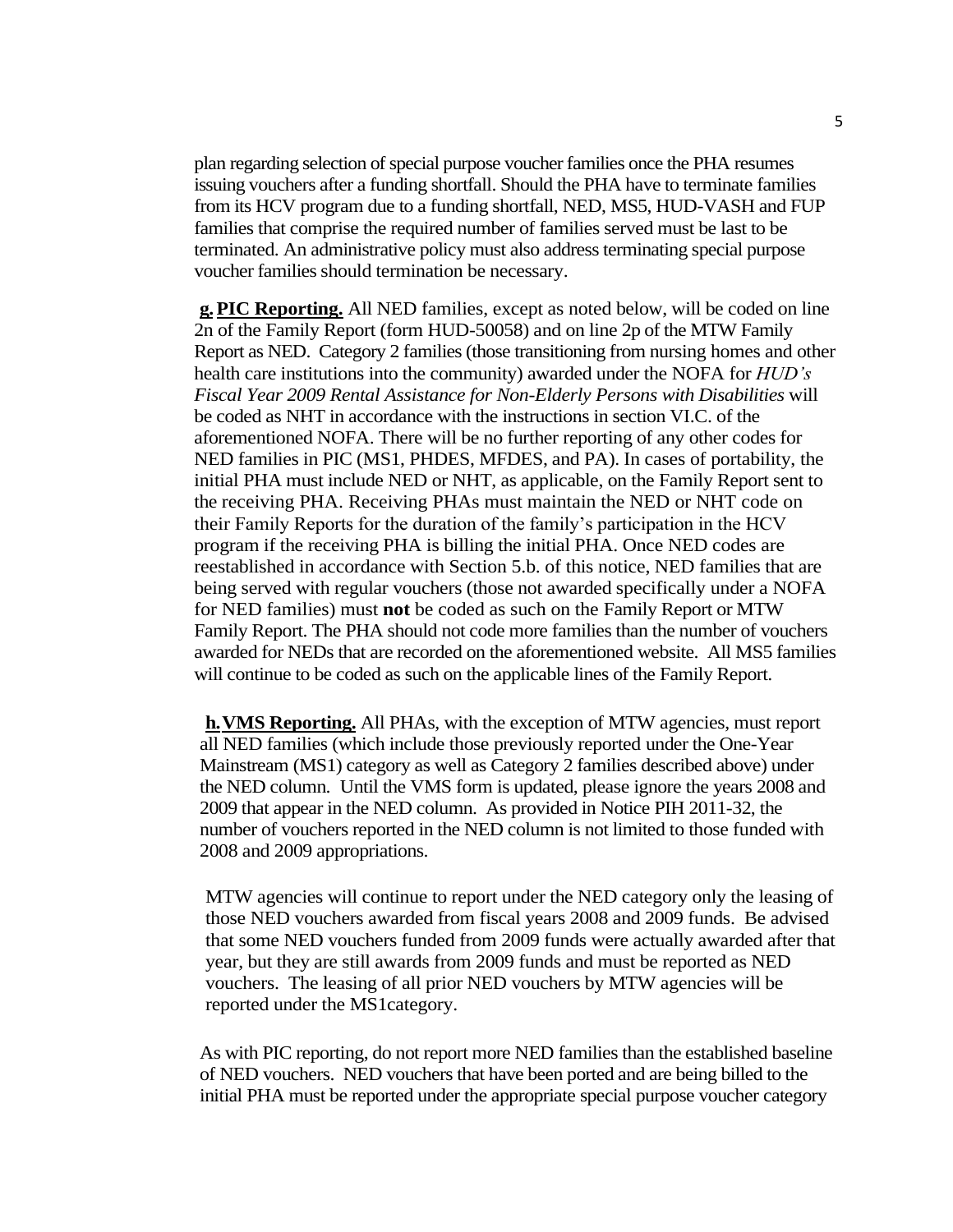(i.e. NED). NED and other special purpose vouchers must be reported in their special purpose voucher field rather than under the Port Vouchers Paid category. Therefore, if the PHA has NED vouchers that fall under both the NED and Port Vouchers Paid categories it must report them under the NED column. Then, the PHA must use the NED comments field to specify the actual number of NED units and the amount of HAP that would otherwise have been applied to the Port Vouchers Paid category.

MS5 reporting requirements in VMS have not changed.

**i. Renewal Funding.** Regardless of HCV renewal funding in any calendar year, the PHA is always responsible for serving its baseline number of NED and MS5 vouchers. For example, a downward proration of HCV renewal funding does not reduce the PHA's baseline number of NED and MS5 vouchers.

**j.** "Aging Out" of NED. Existing NED participant families DO NOT "age out" of the NED program as long as the family was eligible on the day it was first assisted under a housing assistance payments (HAP) contract or the date it was established as a NED family in PIC pursuant to this notice. By "aging out," this notice is referring to cases where the qualifying household member now qualifies as elderly due to the passage of time since the family received the NED voucher.

6. **MS5 Vouchers.** Also, in accordance with the Frank Melville Supportive Housing Investment Act of 2010, upon turnover, MS5 vouchers must continue to be issued to families where the head, spouse or co-head is a person with disabilities. Please note that the qualifying family member does not have to be non-elderly as well. PHAs will be notified shortly of their baseline MS5 vouchers.

**7. Reasonable Accommodations and Related Issues.** A family may always request a reasonable accommodation to permit program participation by individuals with disabilities.

**a.Exception Payment Standards.** On a case-by-case basis, as a reasonable accommodation, a PHA may approve a payment standard amount up to 110 percent of the published fair market rent (FMR) if its payment standards are set below 110 percent of the FMR. Higher payment standards must be requested by the family and subsequently approved, as necessary, by the PHA after a family with a member who is a person with disabilities or an individual person with disabilities locates a unit. The HUD Field Office Public Housing Director can approve exception payment standards above 110 percent to 120 percent of the FMR. HUD Headquarters must waive 24 CFR § 982.505(d) to allow the PHA to approve any exception payment standards higher than 120 percent of the FMR. Please reference Notice PIH 2011-19, Extension of Notice 2010-11, Requests for Exception Payment standards for Persons with Disabilities as a Reasonable Accommodation.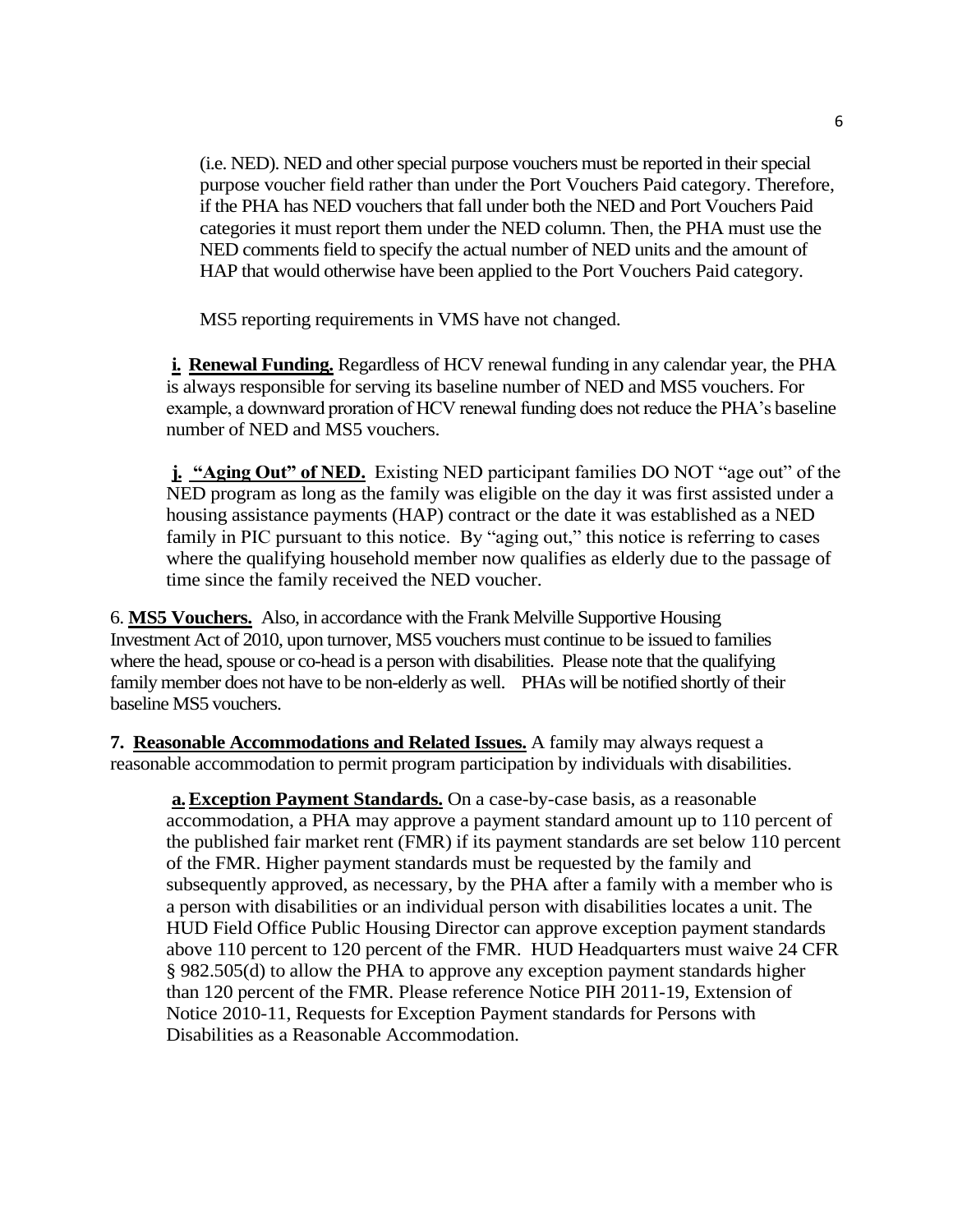**b.Exceptions to Subsidy Standards.** A family's composition or circumstances may warrant the provision of an additional bedroom to permit disability related overnight care and allow the family equal use and enjoyment of the unit. Such limited exceptions to the established subsidy standards are permitted under 24 CFR § 982.402(b)(8). The PHA must consider requests for an exception to the established subsidy standards on a case-by- case basis and provide an exception, where necessary, as a reasonable accommodation. Please reference Notice PIH-2012-33, *Extension of PIH Notice 2010-51, Oversubsidization in the Housing Choice Voucher Program.*

**c. Voucher Term.** PHAs are encouraged to be generous in establishing reasonable initial search terms and subsequent extensions for families with a member who is a person with disabilities. Sixty days is the minimum voucher term. However, there is no maximum term established by program regulations. A PHA may approve a longer term in accordance with its administrative plan. In setting its policy concerning the length of the voucher term, a PHA may wish to contact agencies that work with families with a member who is a person with disabilities for advice on reasonable search terms. While HUD encourages search terms that maximize the family's opportunity to find suitable housing, the term may not be indefinite.

**d.Referral Services.** In addition to providing families with a member who is a person with disabilities a list of accessible units known to the PHA, PHAs are encouraged to provide a list of local supportive service and disability organizations that may provide such assistance as counseling services and funding for moving expenses or security deposits in the information packet given to voucher applicants at the briefing session. These organizations include state protection and advocacy agencies, Centers for Independent Living, State Medicaid agencies, and disability advocacy groups that represent individuals with a variety of disabilities.

**e. Housing Search Assistance.** PHAs are encouraged to offer specialized housing search assistance to families with a member who is a person with disabilities to locate accessible units if requested. Trained PHA staff or a local supportive service or disability organization may be able to provide this service.

**f. Cooperative Efforts With Other Governmental Agencies.** In conjunction with the PHA Plan process, PHAs are encouraged to work with other local governmental agencies serving persons with disabilities in setting policies and sharing resources. PHAs may provide a preference or a set-aside (limiting the number of families on a waiting list eligible for certain preferences) for admission of families with a member who is a person with disabilities. However, a PHA may not provide a preference or set aside for persons with a specific disability. Preferences that target individuals with specific disabilities or diagnoses may only be authorized in connection with remedial actions undertaken pursuant to Department of Justice enforcement, *Olmstead*-related settlements or litigation, and state and local governments' voluntary, documented affirmative *Olmstead* planning and implementation efforts and must be reviewed and approved by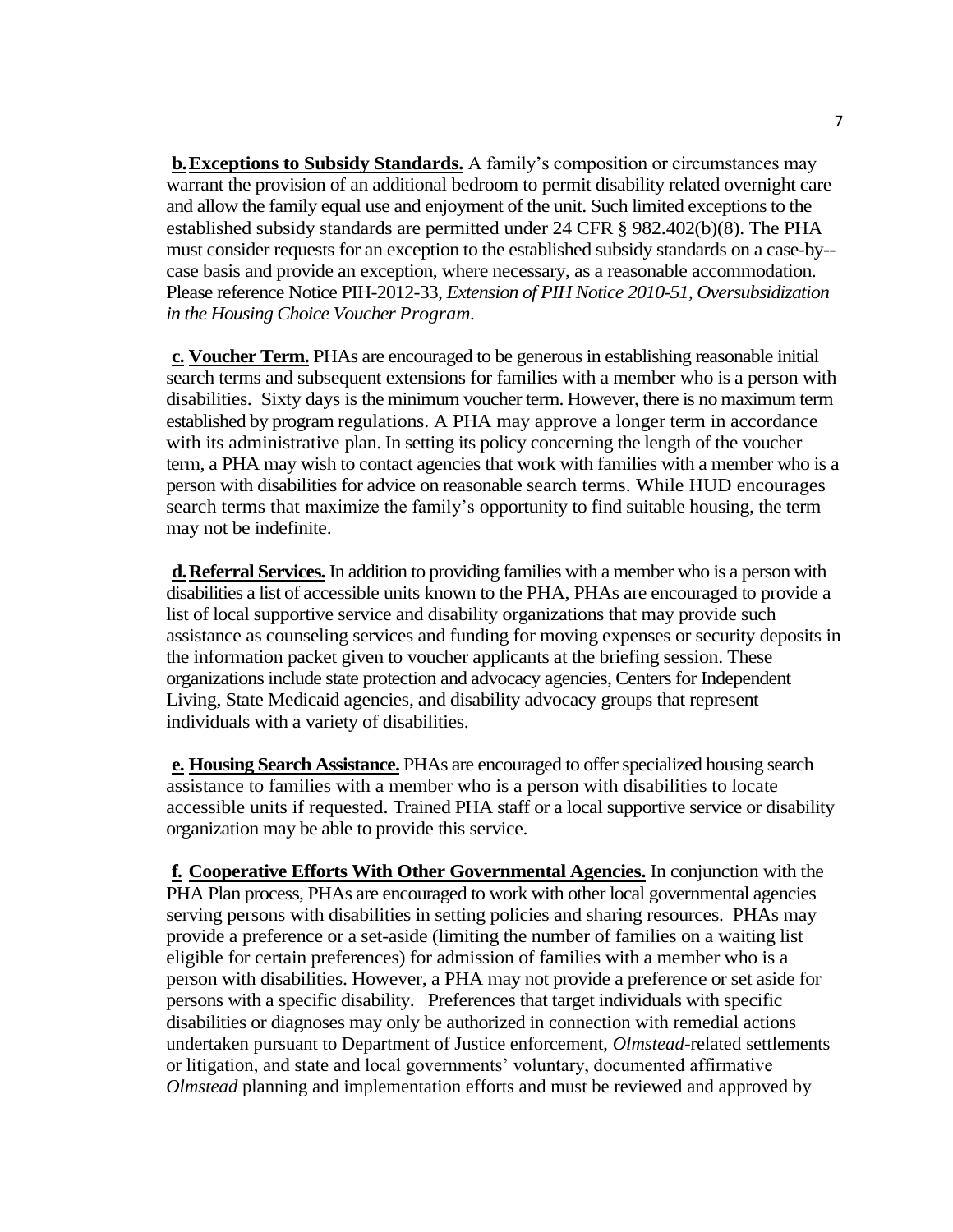HUD's Office of General Counsel's Office of Fair Housing. See PIH Notice 2012-31 and the Statement of the Department of Housing and Urban Development on the Role of Housing in Accomplishing the Goals of Olmstead.

Other governmental or non-governmental agencies may provide available resources for such assistance as housing search counseling, moving expenses, security deposits and utility deposits.

State Medicaid agencies and their local offices administer the Federal Medicaid Program, which is funded by the U.S. Department of Health and Human Services (HHS). Medicaid is an important resource to assist PHAs in meeting the challenge of providing community-based services to individuals with disabilities.

**g. Special Housing Types**. Although PHAs may approve the use of special housing types for their general waiting list population, the PHA **must** permit use of any special housing type if needed as a reasonable accommodation so that the program is readily accessible to and usable by persons with disabilities. Such special housing types include: single room occupancy housing, congregate housing, group homes, shared housing, cooperative housing, and manufactured homes when the family owns the home and leases the manufactured home space. To determine if the homeownership option should be offered as a reasonable accommodation, please reference 24 CFR § 982.625(d)(1) and (2). In shared housing, the regulations prohibit the assisted person from being a relative by blood or marriage to a resident owner. However, a PHA must grant exceptions in program policies where such exceptions are needed as a reasonable accommodation for a person with a disability. Reasonable accommodations are made on a case-by-case basis. Granting this type of reasonable accommodation request would require PHAs to follow HUD rules for seeking approval to waive a program regulation.

**h.Earned Income Disallowance.** When re-determining the annual income of a participant family that includes persons with disabilities under the HCV program, the re-determination must exclude an increase in annual income due to earnings in accordance with 24 CFR§ 5.617. HUD believes that the exclusion of an increase in annual income due to earnings will help persons with disabilities obtain and retain employment, which is an important step toward economic self-sufficiency.

**8. Information Contact.** Inquiries about this notice should be directed to Phyllis Smelkinson, Housing Voucher Management and Operations Division, Office of Public Housing and Voucher Programs, at (202) 402-4138 or [Phyllis.Smelkinson@hud.gov.](mailto:Phyllis.Smelkinson@hud.gov)

**9. Paperwork Reduction Act.** The information collection requirements contained in this notice have been approved by the Office of Management and Budget (OMB) under the Paperwork Reduction Act (PRA) of 1995 (44 U.S.C 3520). In accordance with the PRA, HUD may not conduct or sponsor, and a person is not required to respond to, a collection of information unless the collection displays a currently valid OMB control number. The